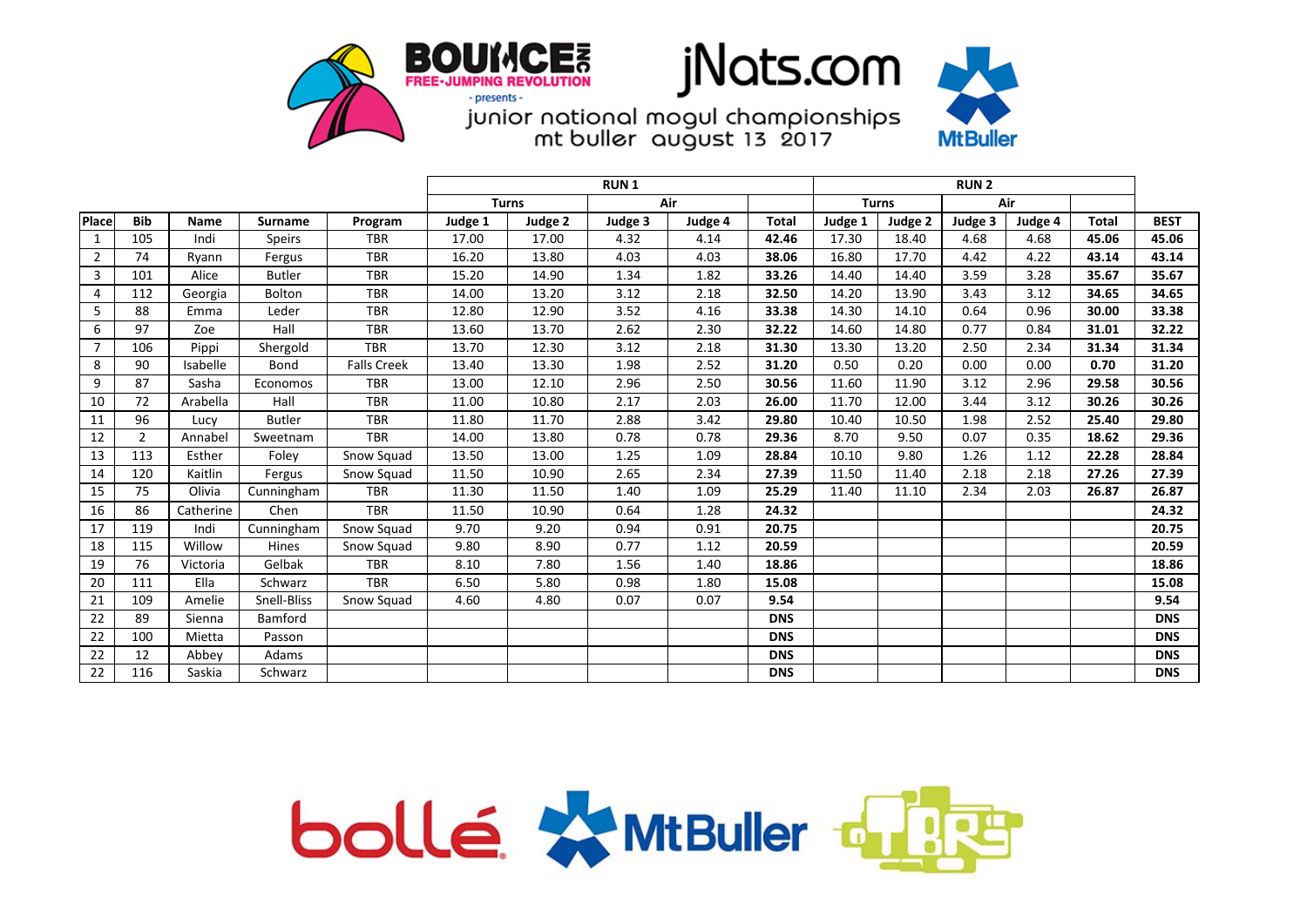





|                |            |             |                 |                | <b>RUN1</b>         |         |         |                     |              |         |         |         |         |              |             |
|----------------|------------|-------------|-----------------|----------------|---------------------|---------|---------|---------------------|--------------|---------|---------|---------|---------|--------------|-------------|
|                |            |             |                 |                | Air<br><b>Turns</b> |         |         | Air<br><b>Turns</b> |              |         |         |         |         |              |             |
| <b>Place</b>   | <b>Bib</b> | <b>Name</b> | <b>Surname</b>  | Program        | Judge 1             | Judge 2 | Judge 3 | Judge 4             | <b>Total</b> | Judge 1 | Judge 2 | Judge 3 | Judge 4 | <b>Total</b> | <b>BEST</b> |
| $\mathbf{1}$   | 99         | Edward      | Hill            | <b>TBR</b>     | 18.80               | 19.10   | 8.00    | 7.31                | 53.21        | 18.00   | 18.10   | 5.22    | 5.22    | 46.54        | 53.21       |
| $\overline{2}$ | 81         | Tristan     | Rowley          | Hotham         | 18.20               | 18.50   | 5.92    | 6.61                | 49.23        | 18.30   | 18.90   | 6.40    | 7.20    | 50.80        | 50.80       |
| 3              | 84         | Will        | Atwell          | Hotham         | 16.50               | 18.00   | 5.92    | 6.26                | 46.68        | 16.60   | 16.20   | 5.76    | 5.40    | 43.96        | 46.68       |
| 4              | 66         | Banjo       | <b>Burrell</b>  | <b>TBR</b>     | 14.60               | 14.80   | 4.80    | 4.16                | 38.36        | 16.40   | 16.50   | 6.40    | 6.08    | 45.38        | 45.38       |
| 5              | 68         | Nicholas    | Luscombe        | <b>TBR</b>     | 16.20               | 15.90   | 4.87    | 5.22                | 42.19        | 14.90   | 15.40   | 4.18    | 4.52    | 39.00        | 42.19       |
| 6              | 117        | Hugo        | Backwell        | Snow Squad     | 13.40               | 13.80   | 4.68    | 4.94                | 36.82        | 15.70   | 15.40   | 4.94    | 5.20    | 41.24        | 41.24       |
| $\overline{7}$ | 17         | Ethan       | Gendala         | <b>TBR</b>     | 15.50               | 15.20   | 4.42    | 4.68                | 39.80        | 14.70   | 14.10   | 3.38    | 3.38    | 35.56        | 39.80       |
| 8              | 62         | Fred        | Boykett         | <b>TBR</b>     | 14.00               | 14.60   | 3.64    | 3.38                | 35.62        | 15.10   | 15.00   | 4.16    | 4.16    | 38.42        | 38.42       |
| 9              | 80         | Jasper      | Atkinson        | <b>TBR</b>     | 14.00               | 13.20   | 4.16    | 4.16                | 35.52        | 14.20   | 14.20   | 5.12    | 4.48    | 38.00        | 38.00       |
| 10             | 118        | Max         | Boykett         | Snow Squad     | 15.60               | 15.40   | 2.65    | 2.96                | 36.61        | 16.10   | 16.10   | 2.34    | 2.70    | 37.24        | 37.24       |
| 11             | 33         | Hugo        | Devitt          | <b>TBR</b>     | 13.40               | 12.90   | 5.12    | 4.80                | 36.22        | 14.00   | 13.90   | 3.84    | 3.52    | 35.26        | 36.22       |
| 12             | 98         | Thomas      | Luscombe        | Snow Squad/TBR | 12.00               | 12.40   | 4.48    | 4.80                | 33.68        | 12.50   | 12.40   | 5.44    | 5.76    | 36.10        | 36.10       |
| 13             | 94         | Jake        | Phillips        | <b>TBR</b>     | 14.70               | 14.20   | 2.88    | 3.20                | 34.98        | 13.60   | 13.20   | 2.88    | 3.20    | 32.88        | 34.98       |
| 14             | 92         | Edvard      | Stanish         | <b>TBR</b>     | 16.00               | 16.00   | 1.28    | 1.60                | 34.88        | 13.80   | 14.00   | 3.52    | 3.20    | 34.52        | 34.88       |
| 15             | 19         | Matthew     | Heathcote-Smith | <b>TBR</b>     | 13.90               | 14.30   | 3.20    | 2.60                | 34.00        | 12.90   | 12.90   | 2.56    | 3.84    | 32.20        | 34.00       |
| 16             | 104        | James       | Jackson         | <b>TBR</b>     | 13.20               | 12.80   | 3.52    | 3.84                | 33.36        |         |         |         |         |              | 33.36       |
| 17             | 39         | Zach        | Phillips        | <b>TBR</b>     | 13.70               | 13.50   | 2.88    | 3.26                | 33.34        |         |         |         |         |              | 33.34       |
| 18             | 107        | James       | Mackinnon       | Snow Squad     | 13.60               | 12.80   | 3.20    | 3.52                | 33.12        |         |         |         |         |              | 33.12       |
| 19             | 71         | Mac         | Henderson       | <b>TBR</b>     | 12.00               | 12.00   | 3.46    | 3.46                | 30.92        |         |         |         |         |              | 30.92       |
| 20             | 108        | Hugo        | Hines           | Snow Squad     | 12.80               | 12.40   | 2.18    | 2.50                | 29.88        |         |         |         |         |              | 29.88       |
| 21             | 83         | Rex         | Everett         | Hotham         | 10.50               | 10.50   | 3.90    | 2.86                | 27.76        |         |         |         |         |              | 27.76       |
| 22             | 103        | Ethan       | Devitt          | <b>TBR</b>     | 10.60               | 10.20   | 2.65    | 2.34                | 25.79        |         |         |         |         |              | 25.79       |
| 23             | 70         | George      | McConnell       | <b>TBR</b>     | 11.40               | 11.40   | 1.28    | 1.60                | 25.68        |         |         |         |         |              | 25.68       |
| 24             | 110        | Max         | Orloff          | <b>TBR</b>     | 10.30               | 10.30   | 2.03    | 2.96                | 25.59        |         |         |         |         |              | 25.59       |
| 25             | 114        | Joseph      | Foley           | Snow Squad     | 10.20               | 9.40    | 1.72    | 1.87                | 23.19        |         |         |         |         |              | 23.19       |
| 26             | 102        | Ollie       | Schofield       | <b>TBR</b>     | 9.40                | 8.40    | 2.50    | 2.18                | 22.48        |         |         |         |         |              | 22.48       |
| 27             | 82         | Xavier      | McDonald        | <b>TBR</b>     | 6.10                | 6.20    | 2.24    | 2.56                | 17.10        |         |         |         |         |              | 17.10       |
| 28             | 64         | Oliver      | McDonald        | <b>TBR</b>     | 3.80                | 3.00    | 3.52    | 5.12                | 15.44        |         |         |         |         |              | 15.44       |
| 29             | 67         | Marcus      | Leder           |                |                     |         |         |                     | <b>DNS</b>   |         |         |         |         |              | <b>DNS</b>  |

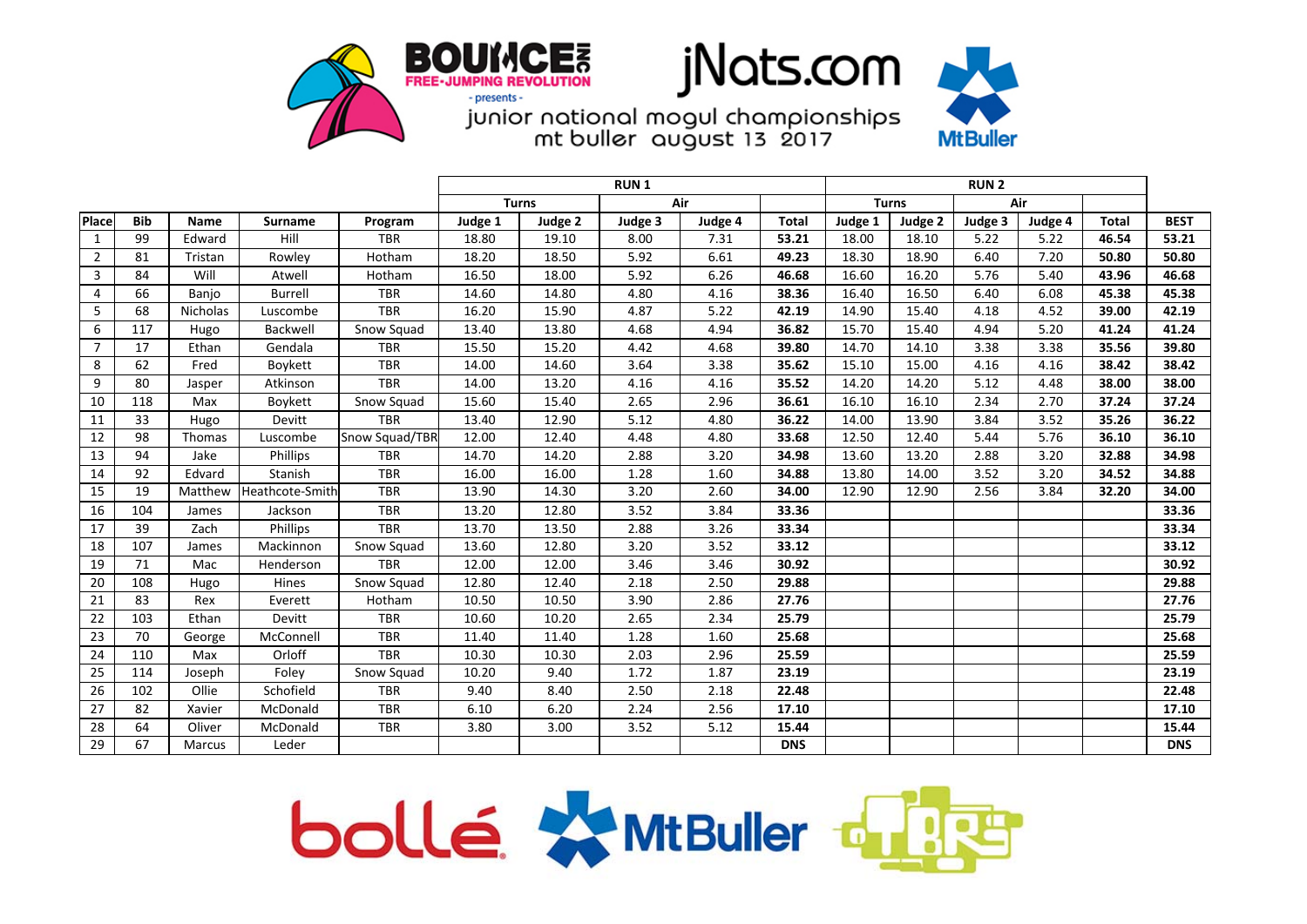





|                |            |           |                |            | <b>RUN1</b> |              |      |         |            |              | <b>RUN2</b> |         |         |            |             |  |
|----------------|------------|-----------|----------------|------------|-------------|--------------|------|---------|------------|--------------|-------------|---------|---------|------------|-------------|--|
|                |            |           |                |            |             | <b>Turns</b> | Air  |         |            | <b>Turns</b> |             | Air     |         |            |             |  |
| <b>Place</b>   | <b>Bib</b> | Name      | Surname        | Program    | Judge 1     | Judge 2      |      | Judge 4 | Total      | Judge 1      | Judge 2     | Judge 3 | Judge 4 | Total      | <b>BEST</b> |  |
|                | 45         | Paris     | Speirs         | <b>TBR</b> | 18.7        | 18.8         | 6.61 | 6.96    | 51.07      | 18.90        | 19.00       | 3.84    | 3.83    | 45.57      | 51.07       |  |
| $\overline{2}$ | 31         | Eleanor   | <b>Mullins</b> | <b>TBR</b> | 19          | 19.2         | 6.4  | 6.08    | 50.68      | 19.10        | 19.20       | 5.12    | 5.76    | 49.18      | 50.68       |  |
| 3              | 7          | Tori      | Hill           | Mt Buller  | 18.6        | 18.2         | 5.44 | 5.12    | 47.36      | 18.60        | 18.60       | 5.44    | 6.08    | 48.72      | 48.72       |  |
| 4              | 5          | Louisa    | Chong          | <b>TBR</b> | 15.5        | 15.5         | 6.08 | 5.76    | 42.84      | 15.00        | 15.80       | 2.56    | 3.20    | 36.56      | 42.84       |  |
| 5              | 3          | Isobel    | Honan          | Mt Buller  | 15.7        | 15.7         | 4.61 | 4.42    | 40.43      | 16.60        | 16.50       | 4.03    | 3.78    | 40.91      | 40.91       |  |
| 6              | 23         | Lily      | Schwarz        | <b>TBR</b> | 16.3        | 16.1         | 3.9  | 3.64    | 39.94      | 16.40        | 16.00       | 1.30    | 2.86    | 36.56      | 39.94       |  |
|                | 65         | Saffron   | Rich           | <b>TBR</b> | 14          | 13.8         | 5.92 | 5.57    | 39.29      | 15.00        | 15.10       | 2.09    | 2.09    | 34.28      | 39.29       |  |
| 8              | 10         | Buzz      | McKenna        | <b>TBR</b> | 16.5        | 16.9         | 2.34 | 2.08    | 37.82      | 15.60        | 15.50       | 2.24    | 3.52    | 36.86      | 37.82       |  |
| 9              | 14         | Angel     | Atkinson       | <b>TBR</b> | 14.7        | 14.7         | 3.64 | 3.38    | 36.42      | 10.00        | 10.10       | 0.01    | 0.07    | 20.18      | 36.42       |  |
| 10             | 52         | Genevieve | Esposito       | <b>TBR</b> | 15.9        | 16           | 1.34 | 1.34    | 34.58      | 14.40        | 13.70       | 2.11    | 2.50    | 32.71      | 34.58       |  |
| 11             | 41         | Tully     | Rigoni         | <b>TBR</b> | 13.3        | 13           | 3.28 | 2.96    | 32.54      |              |             |         |         | <b>RNS</b> | 32.54       |  |
| 12             | 48         | Alex      | Shergold       | <b>TBR</b> | 12.6        | 12.3         | 3.07 | 3.26    | 31.23      | 12.40        | 12.00       | 3.07    | 2.88    | 30.35      | 31.23       |  |
| 13             | 53         | Annabel   | Lees           | <b>TBR</b> | 12.9        | 12.3         | 2.5  | 2.88    | 30.58      | 12.00        | 12.00       | 0.14    | 0.35    | 24.49      | 30.58       |  |
| 14             | 95         | Stephanie | Lebedev        | <b>TBR</b> | 11.1        | 10.8         | 2.18 | 2.34    | 26.42      | 9.00         | 9.30        | 0.07    | 0.21    | 18.58      | 26.42       |  |
| 15             | 44         | Isabella  | McDonald       | <b>TBR</b> | 5.2         | 4.7          | 2.03 | 2.34    | 14.27      | 8.00         | 7.70        | 2.81    | 2.50    | 21.01      | 21.01       |  |
| 16             | 42         | Zara      | Gracanin       |            |             |              |      |         | <b>DNS</b> |              |             |         |         |            | <b>DNS</b>  |  |